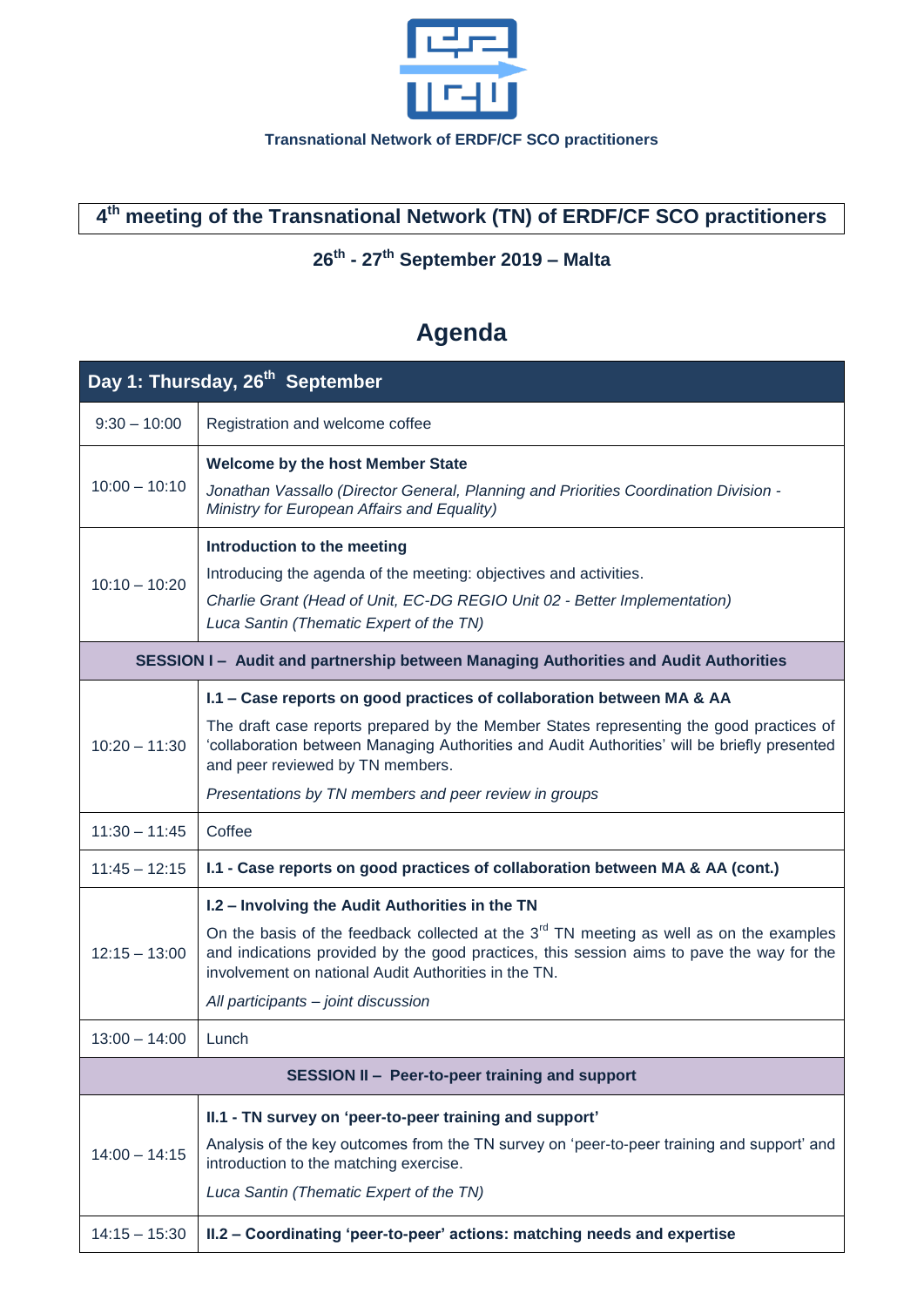|                                       | This session aims capitalise on and develop the discussion on the opportunities offered by<br>the REGIO 'Peer-2-peer' platform - presented at the 3 <sup>rd</sup> TN meeting - by identifying and<br>coordinating concrete needs for training and support around SCOs as well as expertise and<br>actions that could be involved.<br><b>Working groups</b> |  |
|---------------------------------------|------------------------------------------------------------------------------------------------------------------------------------------------------------------------------------------------------------------------------------------------------------------------------------------------------------------------------------------------------------|--|
| $15:30 - 15:45$                       | Coffee                                                                                                                                                                                                                                                                                                                                                     |  |
| <b>SESSION III - Expert judgement</b> |                                                                                                                                                                                                                                                                                                                                                            |  |
| $15:45 - 16:15$                       | III.1 - Pilot experiences on 'expert judgement'<br>This part aims to present the experiences developed by frontrunners on the use of 'expert<br>judgement' to design and calculate SCOs.<br>Presentations by TN members                                                                                                                                    |  |
| $16:15 - 17:00$                       | III.2 – 'Expert judgement' in practice<br>A practical exercise on the use of 'expert judgement' will be proposed to TN members, to<br>identify and discuss the potential issues and recommendations around the use of this<br>calculation method.<br>Group exercise                                                                                        |  |
| 19:30                                 | <b>TN Dinner</b>                                                                                                                                                                                                                                                                                                                                           |  |

## **Day 2: Friday, 27th September**

| <b>SESSION IV - State Aid</b>            |                                                                                                                                                                                                                                                                                                                                                                                                                                                                                                                                                                                                                                                                    |  |
|------------------------------------------|--------------------------------------------------------------------------------------------------------------------------------------------------------------------------------------------------------------------------------------------------------------------------------------------------------------------------------------------------------------------------------------------------------------------------------------------------------------------------------------------------------------------------------------------------------------------------------------------------------------------------------------------------------------------|--|
| $9:15 - 9:30$                            | IV.1 - TN survey on 'State Aid'<br>Analysis of the key outcomes from the TN survey on 'State Aid'.<br>Luca Santin (Thematic Expert of the TN)                                                                                                                                                                                                                                                                                                                                                                                                                                                                                                                      |  |
| $9:30 - 10:00$                           | IV.2 - Key issues and proposals on 'State Aid & SCOs'<br>On the basis of the outcomes of the TN survey and with the contribution of Croatian<br>representatives (whose experience has been briefly presented at the 3 <sup>rd</sup> meeting) this<br>session aims to identify key issues and proposals around the harmonisation of SCO and<br>State Aid provisions.<br>All participants - joint discussion                                                                                                                                                                                                                                                         |  |
| <b>SESSION V - Future of SCOs and TN</b> |                                                                                                                                                                                                                                                                                                                                                                                                                                                                                                                                                                                                                                                                    |  |
| $10:00 - 10:45$                          | V.1 - Use of Delegated Acts and legal assurance on SCOs under ERDF/CF<br>This session aims to introduce the discussion on legal assurance around SCOs under<br>ERDF/CF by presenting the proposal for a Delegated Act developed by Malta and<br>addressing questions from TN members.<br>Presentation by the host Member State - joint discussion                                                                                                                                                                                                                                                                                                                  |  |
| $10:45 - 11:00$                          | Coffee                                                                                                                                                                                                                                                                                                                                                                                                                                                                                                                                                                                                                                                             |  |
| $11:00 - 12.00$                          | V.2 - Planning future support actions and initiatives by the European Commission<br>Enhancing the support provided by the European Commission to the Member States has<br>been identified, since the 1 <sup>st</sup> meeting of the TN, as a key solution for achieving the objective<br>of wider and better use of SCOs in ERDF/CF Operational Programmes. Taking into<br>account this recommendation, the rationale of this session is to collect information and<br>proposals from the Member States on the design and implementation of the support actions<br>and initiatives that will be carried out by the Commission. In particular, the following points |  |